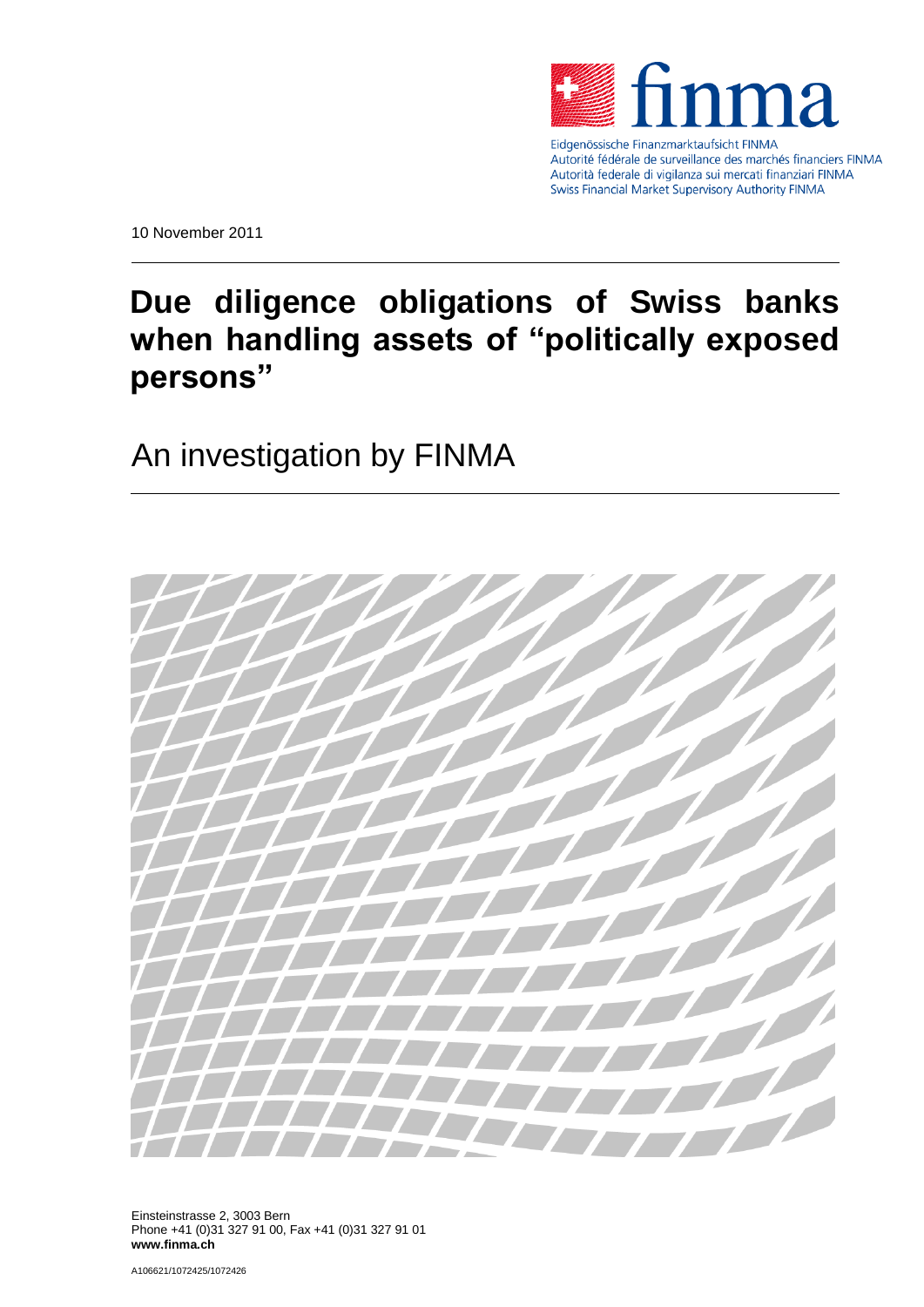

# **Contents**

| 1            |                  |       |                                                                       |  |  |  |  |
|--------------|------------------|-------|-----------------------------------------------------------------------|--|--|--|--|
|              | 1.1              |       |                                                                       |  |  |  |  |
|              | 1.2              |       |                                                                       |  |  |  |  |
|              | 1.3              |       |                                                                       |  |  |  |  |
|              | 1.4              |       |                                                                       |  |  |  |  |
|              | 1.5              |       |                                                                       |  |  |  |  |
| $\mathbf{2}$ |                  |       |                                                                       |  |  |  |  |
|              | 2.1              |       |                                                                       |  |  |  |  |
|              | $2.2\phantom{0}$ |       |                                                                       |  |  |  |  |
|              | 2.3              |       |                                                                       |  |  |  |  |
|              | 2.4              |       |                                                                       |  |  |  |  |
|              | 2.5              |       |                                                                       |  |  |  |  |
| 3            |                  |       |                                                                       |  |  |  |  |
| 4            |                  |       |                                                                       |  |  |  |  |
|              | 4.1              |       |                                                                       |  |  |  |  |
|              |                  | 4.1.1 |                                                                       |  |  |  |  |
|              |                  | 4.1.2 | Case B: Involving management at the most senior level  11             |  |  |  |  |
|              |                  | 4.1.3 | Case C: Detailed background information on the PEP dossier 11         |  |  |  |  |
|              | 4.2              |       |                                                                       |  |  |  |  |
|              |                  | 4.2.1 | Case D: The PEP is deliberately not treated as such and the business  |  |  |  |  |
|              |                  | 4.2.2 | Case E: Suspicious deposits into a PEP's account are not clarified 12 |  |  |  |  |
|              |                  | 4.2.3 |                                                                       |  |  |  |  |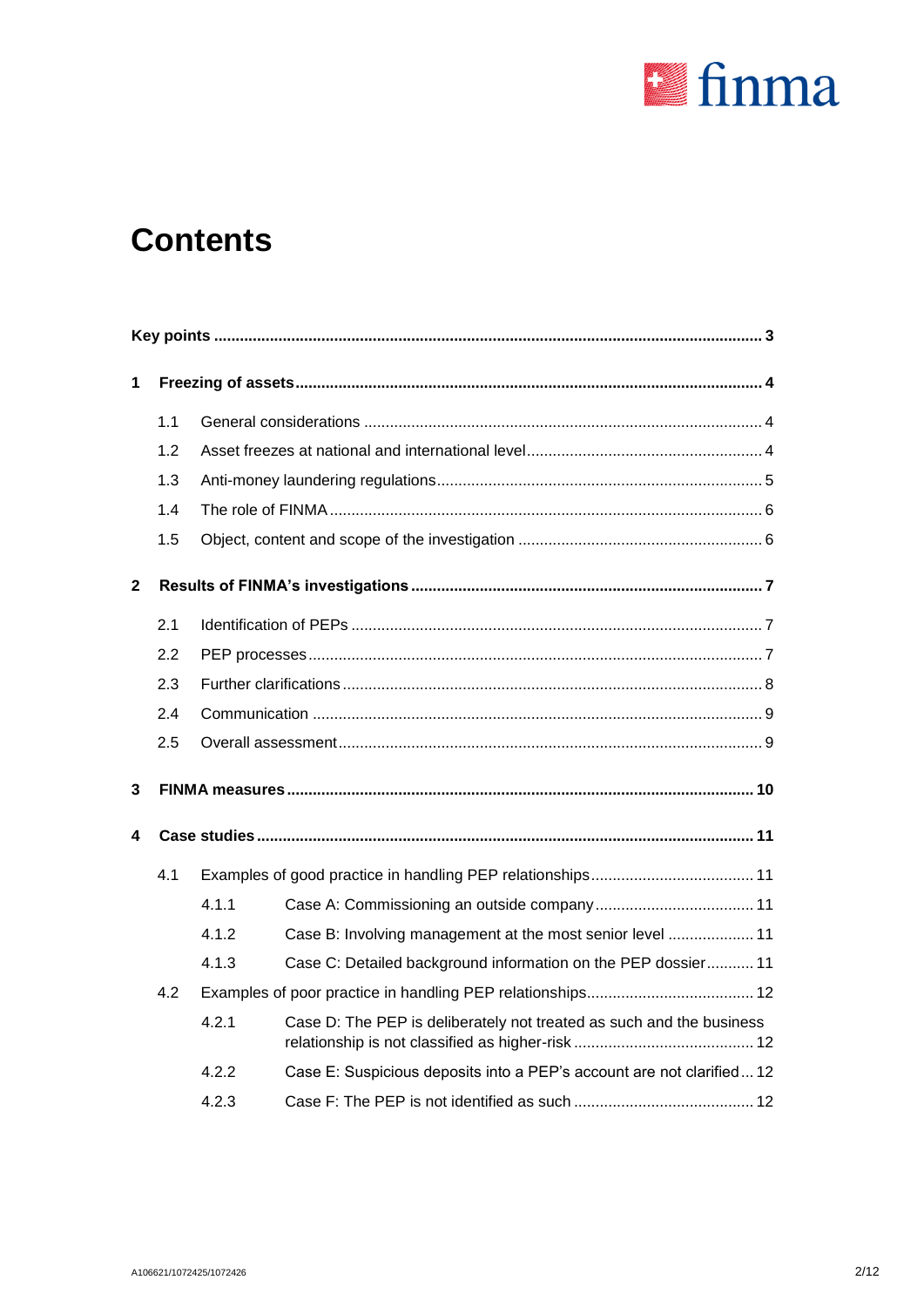

## <span id="page-2-0"></span>**Key points**

- Business relationships with PEPs (politically exposed persons) are not prohibited, but the law requires the banks to treat such relationships with greater care. Switzerland"s regulations on the handling of business relationships involving PEPs fulfil or exceed the FATF provisions, which are the international standard. Switzerland"s supervisory approach is also considered to be compliant at the international level. FINMA has not identified any need for action in terms of anti-money laundering regulations where PEPs are concerned.
- The imposition of three freezing orders by the Federal Council prompted FINMA to carry out an extraordinary audit of the handling of PEP relationships at twenty banks.
- The banks are aware of their obligations under the Anti-Money Laundering Act (AMLA) in connection with PEPs and, in the majority of cases, implement them in a satisfactory manner. Some of the banks audited complied in full with their AMLA obligations in connection with the PEP relationships examined. At the other banks, where minor shortcomings were identified, FINMA is monitoring the implementation of the measures initiated by those banks to remedy them and is stepping up the intensity of its general anti-money laundering supervision.
- FINMA has intervened by way of administrative proceedings against four of the banks audited, where more serious lapses have still to be investigated.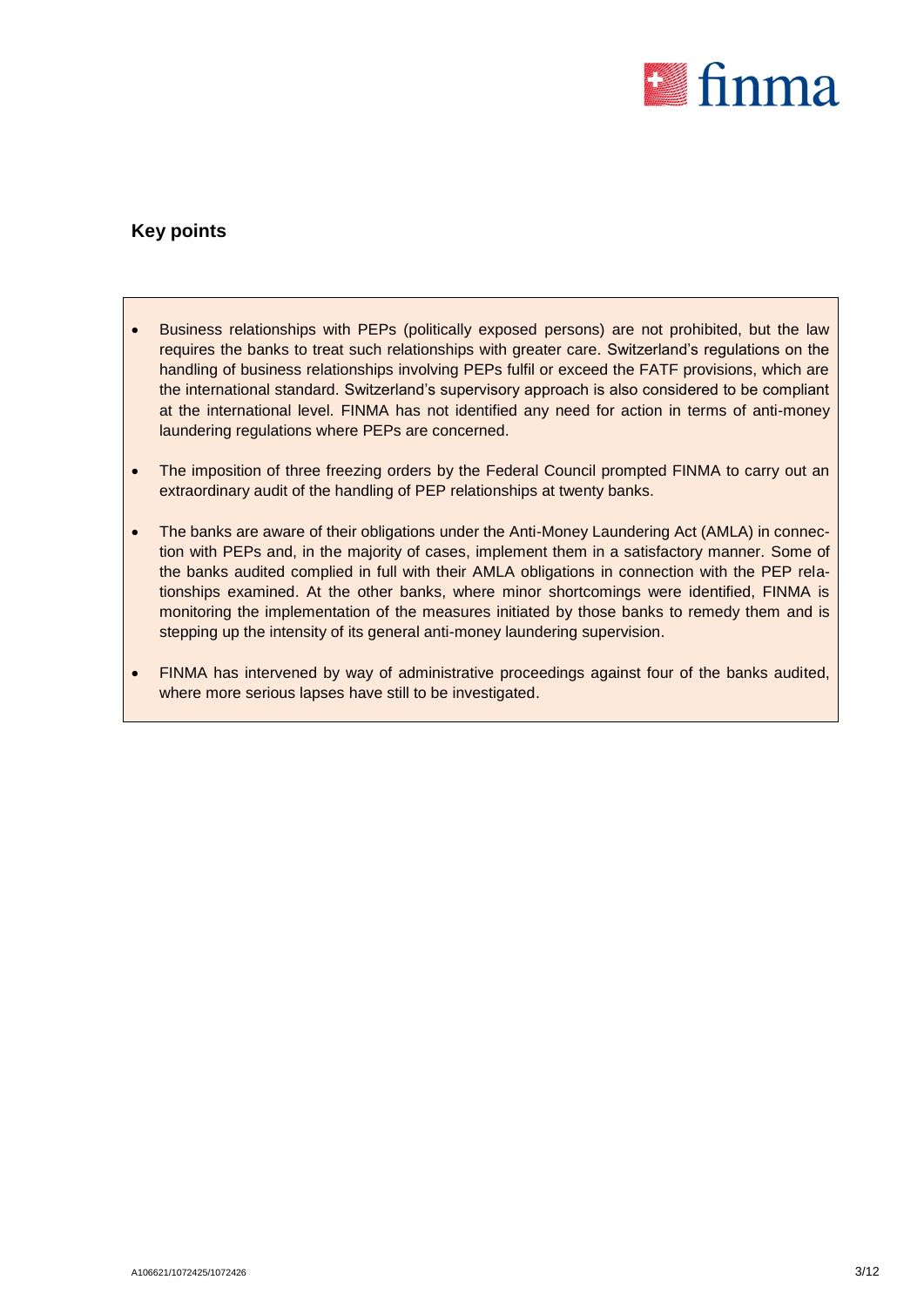

#### <span id="page-3-0"></span>**1 Freezing of assets**

#### <span id="page-3-1"></span>1.1 General considerations

On 14 January 2011 the regime of Tunisia"s head of state Ben Ali was toppled. Five days later, on the basis of Article 184 paragraph 3 of the Swiss Constitution,<sup>1</sup> the Swiss government ordered the freezing of assets. In the case of Egypt, the freeze came into force after Mubarak stepped down on 11 February 2011. Events in Libya prompted the Federal Council to order a freeze on Libyan assets on 24 February  $2011.<sup>2</sup>$ 

The asset freezes were preventive measures designed to block the removal from Switzerland of any illegally acquired assets or embezzled public funds, and to enable the judicial authorities of the countries concerned to submit requests for legal assistance to Switzerland. The legality of the origin of the frozen assets is to be clarified in the context of national criminal proceedings on which the applications for legal assistance are based.

The freezing orders require Swiss financial intermediaries as well as all other individuals and legal entities affected to freeze the assets of the persons and entities listed, and to notify the Federal Department of Foreign Affairs (FDFA).<sup>3</sup> Most of those listed are politically exposed persons (PEPs).

|                                   | Switzerland      | EU              | US               |
|-----------------------------------|------------------|-----------------|------------------|
| <b>Measures involving Tunisia</b> | 19 January 2011  | 4 February 2011 |                  |
| <b>Measures involving Egypt</b>   | 11 February 2011 | 21 March 2011   |                  |
| <b>Measures involving Libya</b>   | 24 February 2011 | 2 March 2011    | 25 February 2011 |

#### <span id="page-3-2"></span>1.2 Asset freezes at national and international level

At the start of May, the FDFA announced that a total of CHF 830 million had been frozen. Of these, CHF 60 million relate to Tunisia, CHF 410 million to Egypt and CHF 360 million to Libya. In the case of

<sup>1</sup> 1 "Where safeguarding the interests of the country so requires, the Federal Council may issue orders and rulings. Orders must be of limited duration.

<sup>2</sup> This order was replaced on 31 March 2011 by one issued under the Embargo Act. [http://www.admin.ch/ch/d/sr/c946\\_231\\_149\\_82.html](http://www.admin.ch/ch/d/sr/c946_231_149_82.html) (in German)

Such reports are separate from reports to the Money Laundering Reporting Office Switzerland (MROS) under AMLA. For more detailed information and a general overview of the prehistory see the FINMA report dated 11 March 2011: "Due diligence obligations of Swiss banks when handling assets of "politically exposed persons"", Section 5.2 p. 11 and p. 5ff.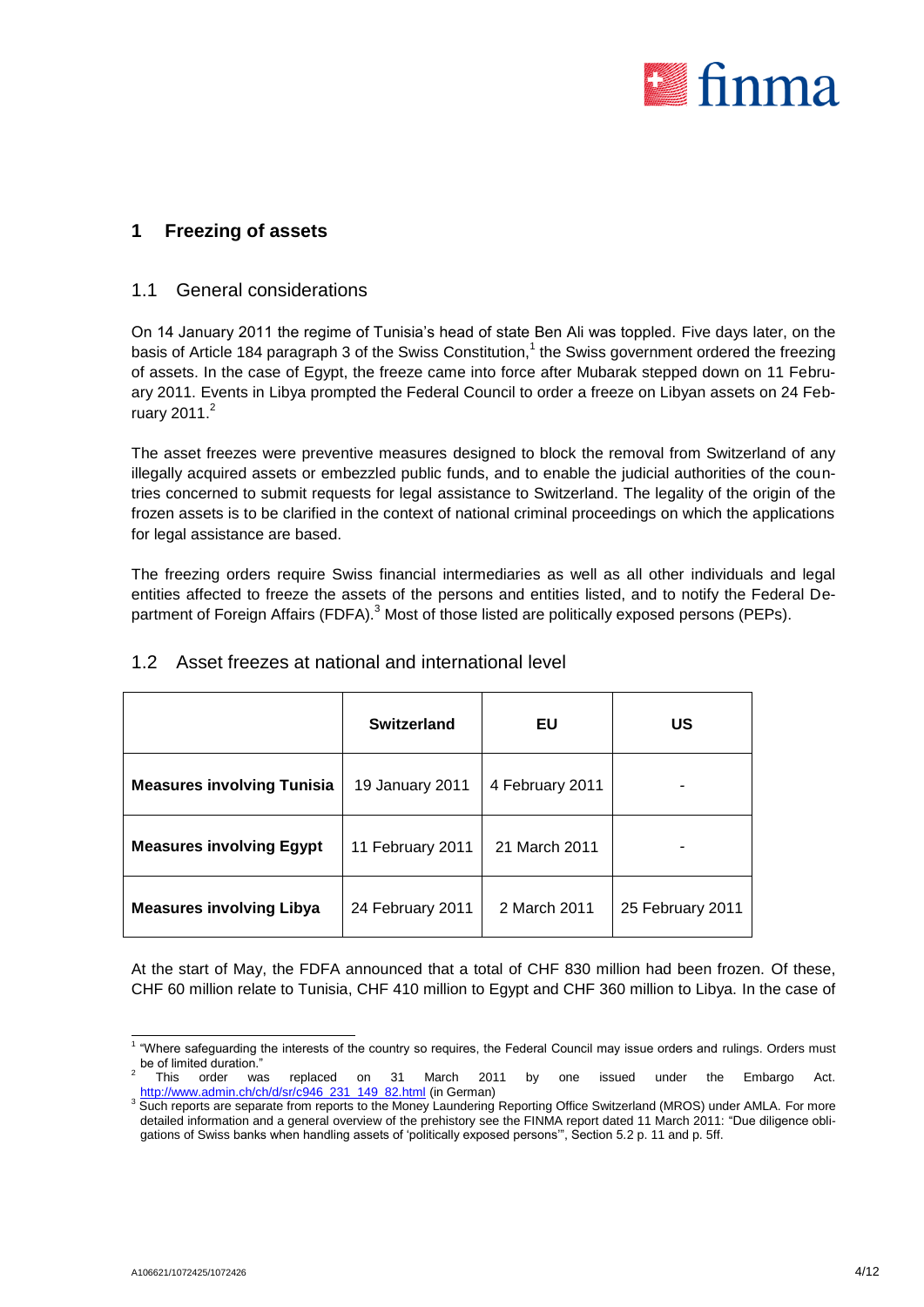

Libya it should be noted that from the outset, the freeze was not limited to private individuals but also extended to banks, sovereign wealth funds and oil companies.

Few figures have been published internationally. There have only been media reports claiming that as part of the international efforts, Libyan assets certainly in excess of USD 35 billion have been frozen, comprising USD 30 billion in the US, USD 2 billion in Canada and USD 3.2 billion in the UK.<sup>4</sup> FINMA's investigations have also confirmed the international dimension of the North Africa dossier. Assets have reached Switzerland from the countries concerned – Tunisia, Egypt and Libya – but also from banks in countries such as France, the US, the UK and Italy. Conversely, assets have been transferred from Swiss banks to banks in other countries, notably France and the US.

#### <span id="page-4-0"></span>1.3 Anti-money laundering regulations

Switzerland adopted concrete due diligence rules governing the way in which banks handle the assets of PEPs as far back as 1998, and has been continually developing them ever since. Business relationships with PEPs are not prohibited, but financial intermediaries are subject to strict due diligence obligations set out in the Anti-Money Laundering Act (AMLA).

Switzerland"s regulations on handling business relationships involving PEPs fulfil or exceed the provisions of the Financial Action Task Force (FATF), which represent international standards. Switzerland goes further than the FATF standard:

- in the definition of PEPs, which also encompasses persons closely associated with them, and
- in terms of the requirement that such business relationships be reviewed annually by the most senior executive body or at least one of its members, and a decision taken as to whether they should be maintained*.*

Switzerland"s supervisory approach is also considered internationally to comply with the requisite standards. The PEP regulations established under AMLA and the associated implementing provisions satisfy international requirements in this area. Back in 2005, the FATF stated that the Swiss model was largely compliant with its standards. Additional measures adopted since that time have further improved Switzerland's compliance with the FATF requirements, as the FATF's follow-up report from October 2009 confirms.<sup>5</sup>

The PEP issue was examined in 124 jurisdictions in a report published by the World Bank in 2009 entitled "Stolen Asset Recovery – Politically Exposed Persons – A Policy Paper on Strengthening Preventive Measures".<sup>6</sup> In this report, the World Bank noted that only 16 percent of the 124 countries evaluated were compliant or largely compliant with the relevant FATF recommendation on PEPs. Switzerland is one of the 16 percent that meet the requirements. On the basis of its now-completed

<sup>-</sup>4 This figure is drawn from a number of – albeit unverifiable – independent press reports.

<sup>5</sup> http://www.fatf-gafi.org/infobycountry/0,3380,en\_32250379\_32236963\_1\_70327\_1\_1\_1,00.html

<sup>6</sup> [http://siteresources.worldbank.org/EXTSARI/Resources/5570284-1257172052492/PEPs-ful.pdf?resourceurlname=PEPs](http://siteresources.worldbank.org/EXTSARI/Resources/5570284-1257172052492/PEPs-ful.pdf?resourceurlname=PEPs-ful.pdf)[ful.pdf.](http://siteresources.worldbank.org/EXTSARI/Resources/5570284-1257172052492/PEPs-ful.pdf?resourceurlname=PEPs-ful.pdf) The report was compiled by the Stolen Asset Recovery Initiative (StAR Initiative), a partnership between the World Bank Group and the United Nations Office on Drugs and Crime (UNODC).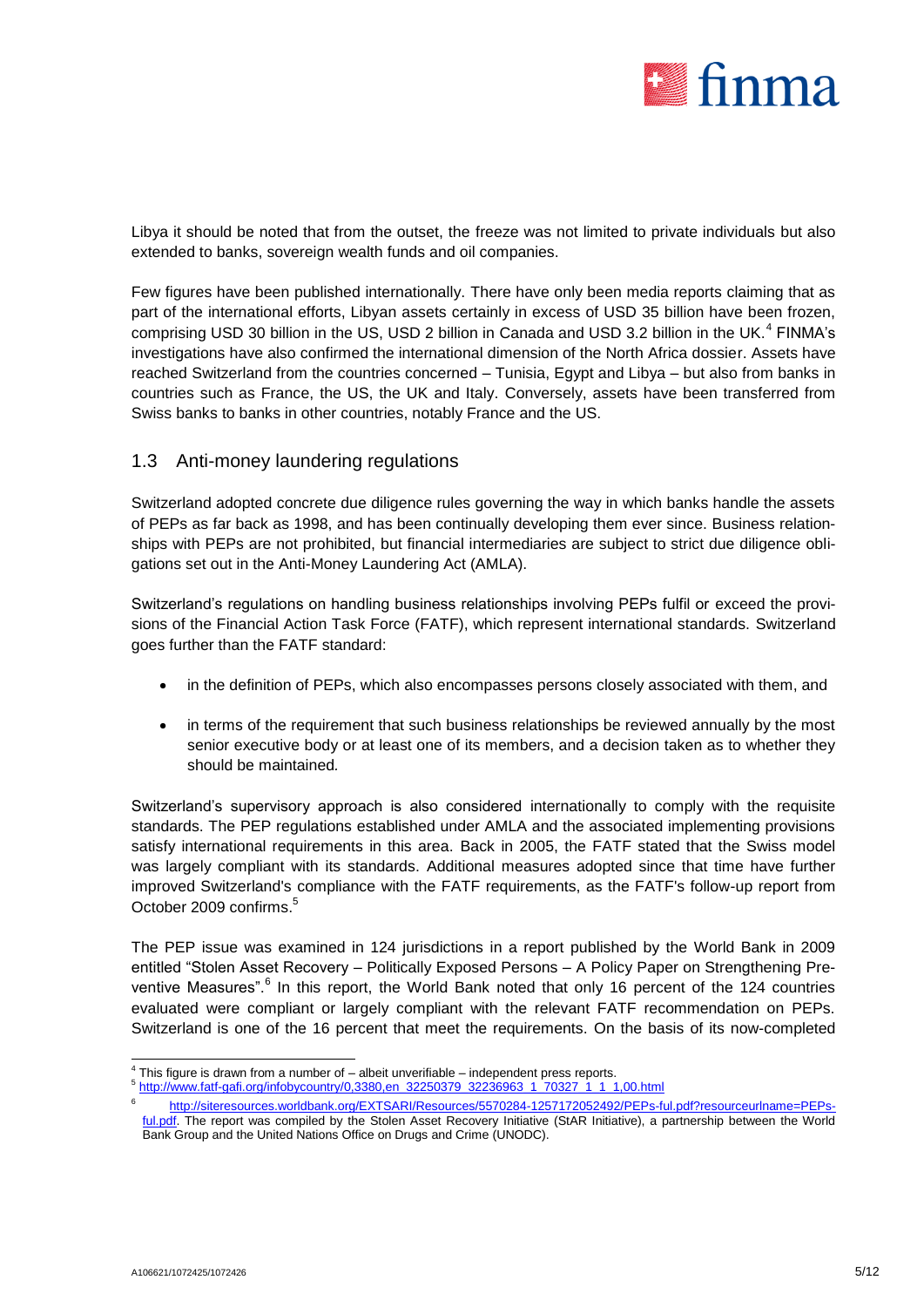

investigation, FINMA has likewise identified no need for action in connection with anti-money laundering regulations in this area.

## <span id="page-5-0"></span>1.4 The role of FINMA

As a state supervisory authority, the Swiss Financial Market Supervisory Authority (FINMA) is endowed with sovereign authority over banks, insurance undertakings, stock exchanges, securities dealers, collective investment schemes and other financial intermediaries. FINMA grants operating licences for companies and organisations that are subject to its supervision, and also monitors compliance by supervised institutions with the laws, ordinances, directives and regulations as well as ensuring that they fulfil the licensing requirements at all times. Where necessary and to the extent permissible by law, it imposes sanctions, provides administrative assistance and acts as a regulatory body. FINMA monitors compliance with the due diligence obligations of the anti-money laundering legislation – which also includes PEPs. If it emerges – either as part of a supervisory law audit or otherwise – that the anti-money laundering provisions are not being complied with, FINMA ensures that the institutions concerned make every effort to comply with them in future and reviews the measures taken to do so. In serious cases, it may take further measures and even impose sanctions. On 11 March 2011 FINMA published a short report on the due diligence obligations of Swiss banks when handling assets of PEPs.<sup>7</sup>

FINMA assists the offices charged under the Federal Council orders with implementing the sanctions. It also publicises the sanctions and requires all financial intermediaries strictly to comply with the sanction orders. It is not part of FINMA's responsibilities regularly to examine compliance with freezing orders. Where there are indications that these orders are being infringed, FINMA can however intervene under supervisory law and, where appropriate, report the financial intermediaries concerned to the FDF.

#### <span id="page-5-1"></span>1.5 Object, content and scope of the investigation

FINMA took the opportunity of the Federal Council freezing orders to carry out an extraordinary audit of compliance with AMLA due diligence obligations in dealing with PEPs at institutions affected by the orders. In early 2011, FINMA requested the 20 banks concerned to provide a wide range of documentation. In particular, they were required to supply FINMA with account opening documents, client correspondence, internal memos, statements of account movements since 1 January 2009, details of deposits and withdrawals related to certain transactions, documentation on special clarifications, the relationship initiation process and any reports made to the Money Laundering Reporting Office Switzerland (MROS), as well as internal directives. They were also asked to supply FINMA with information on the identification of PEPs and the IT tools used to carry it out.

 7 http://www.finma.ch/e/finma/publikationen/Documents/br-pep-20110311-e.pdf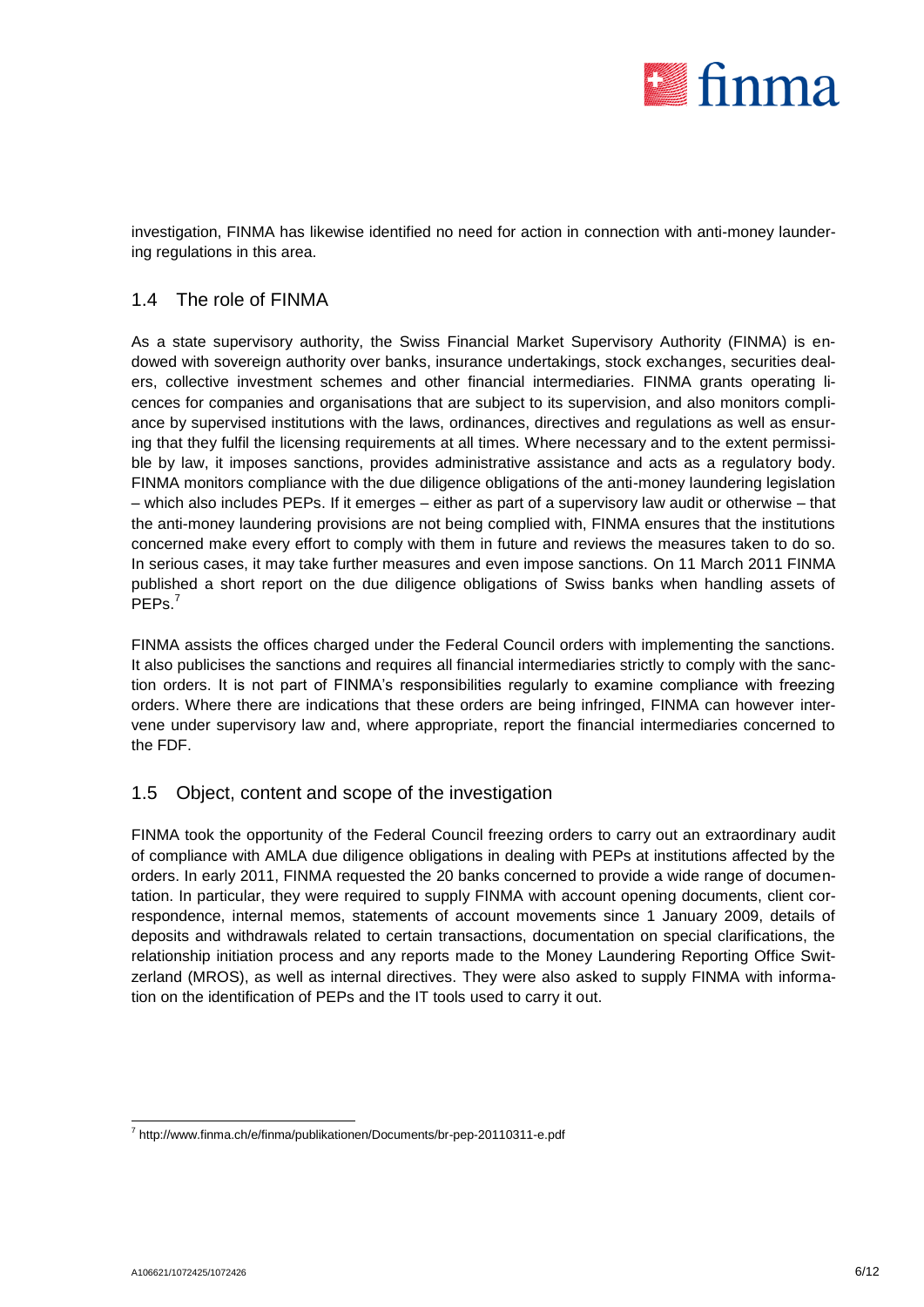

# <span id="page-6-0"></span>**2 Results of FINMA's investigations**

## <span id="page-6-1"></span>2.1 Identification of PEPs

Of a total of 29 PEP client relationships (certain banks maintained business relationships with more than one listed person), 22 were identified as such. Seven client relationships were not identified as PEPs or were identified as PEPs but not treated as such.

FINMA essentially pinpointed three problem areas. First, one bank"s internal definition of a PEP was too narrow.<sup>8</sup> Second, three banks carried out only an "exact match" search when initiating the client relationship, although a phonetic search, possibly accompanied by Internet research, would have been appropriate. Third, in two cases there were indications that the client relationships may have been deliberately treated neither as PEPs nor as higher-risk business relationships even though they had been identified as such. The last two cases are currently being investigated in depth as part of enforcement proceedings.

| Best practice - exemplary approach |                                                                                                                                             |           | Poor practice - unsatisfactory approach                                                              |  |  |
|------------------------------------|---------------------------------------------------------------------------------------------------------------------------------------------|-----------|------------------------------------------------------------------------------------------------------|--|--|
|                                    | Regular check of the entire client base using<br>an intelligent PEP name matching tool                                                      | $\bullet$ | Exact-match search only, without further<br>checks when initiating new client relation-              |  |  |
|                                    | Phonetic search when initiating new client<br>relationships, especially involving PEPs from<br>countries that do not use the Latin alphabet | $\bullet$ | ships<br>Declassification of PEPs and failure to treat<br>them as higher-risk business relationships |  |  |
|                                    | Additional Internet research                                                                                                                |           | Excessively narrow definition of PEPs in<br><i>internal directives</i>                               |  |  |

## <span id="page-6-2"></span>2.2 PEP processes

In 19 of the 22 client relationships identified as PEPs, the banks complied fully with the prescribed PEP processes. The initiation process and the annual review were conducted in their entirety and at the most senior executive level. In three cases, the annual decisions on maintaining the relationships were inadequately documented.

| Best practice - exemplary approach |                                                                                                                               |  | Poor practice - unsatisfactory approach                                                                                  |  |  |
|------------------------------------|-------------------------------------------------------------------------------------------------------------------------------|--|--------------------------------------------------------------------------------------------------------------------------|--|--|
|                                    | Annual review of maintenance of the rela- $\bullet$<br>tionship, based on a comprehensive and up-<br>dated dossier on the PEP |  | Inadequate documentation of the annual<br>decision on maintaining the relationship at<br>the most senior executive level |  |  |

<sup>-</sup><sup>8</sup> For example, the following definition is too narrow because it does not cover all persons closely associated for family reasons: "relation ascendante ou descendante directe par rapport au PEP concerné".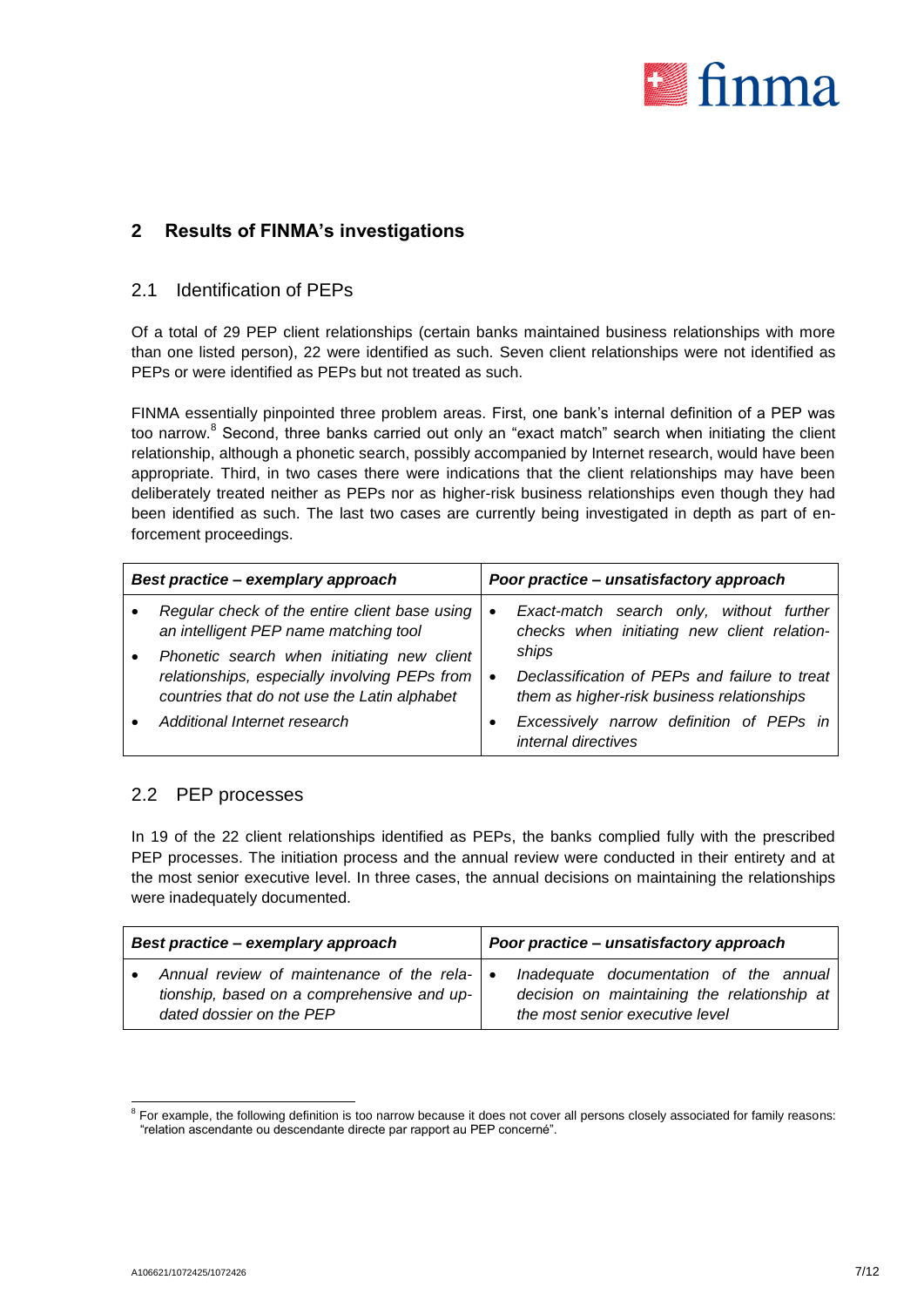

## <span id="page-7-0"></span>2.3 Further clarifications

Where business relationships with PEPs are concerned, the banks are required to carry out further clarifications and, inter alia, to establish the origin of the assets deposited, the origin of a PEP"s wealth, the background of larger incoming payments and other details. Financial intermediaries must ensure there is a plausible outcome of their clarifications and document them. In a ruling issued on 30 August 2000 in connection with the Abacha case, the Swiss Federal Banking Commission (SFBC), one of FINMA's predecessor organisations, made the following comments on the identification of PEPs:<sup>9</sup>

- Business relationships with customers from states where there is significant state influence on economic activity combined with widespread corruption and with systematic human rights abuses and political violence require particularly close attention and thorough clarification, especially when such customers wish to invest sizeable sums.
- PEPs are not always immediately identifiable as such and the requirement for clarifications is not automatic in every business relationship. Under certain circumstances, however, special clarifications in respect of potential PEP status are acceptable and necessary.
- The bank must confirm the plausibility of the information supplied by the customer. Under certain circumstances (e.g. given the young age of the customer and their country of origin in conjunction with an unusually large amount of assets), it must not automatically accept the information provided by the customer but must instead require them to submit further confirmatory documentation, such as annual reports, contracts, commercial register excerpts or the like.

In the Montesinos case, the SFBC issued a ruling on 28 August 2001 containing the following comments on the requirement for banks to obtain further clarification:<sup>10</sup>

- If a beneficial owner is active in a sensitive area of business, the bank is obliged to familiarise itself with at least the basic features of the political situation in the country concerned, and actively to solicit information on the client concerned.
- In certain cases, especially where large amounts of assets are concerned, it is not sufficient entirely to rely on oral and unsubstantiated information provided by third parties.
- Financial intermediaries must take particular care to assess whether they wish to enter directly or indirectly into relationships with PEPs and accept assets from such persons or hold them in custody. Banks entering into business relationships involving large amounts of assets that do not maintain direct contact with the client or beneficial owner but instead receive all information about them from a third party are subject to an enhanced duty of due diligence.

-

<sup>&</sup>lt;sup>9</sup> See SFBC bulletin 41/2000, p. 15ff (in German)

<sup>&</sup>lt;sup>10</sup> See SFBC bulletin 42/2002, p. 123ff (in German)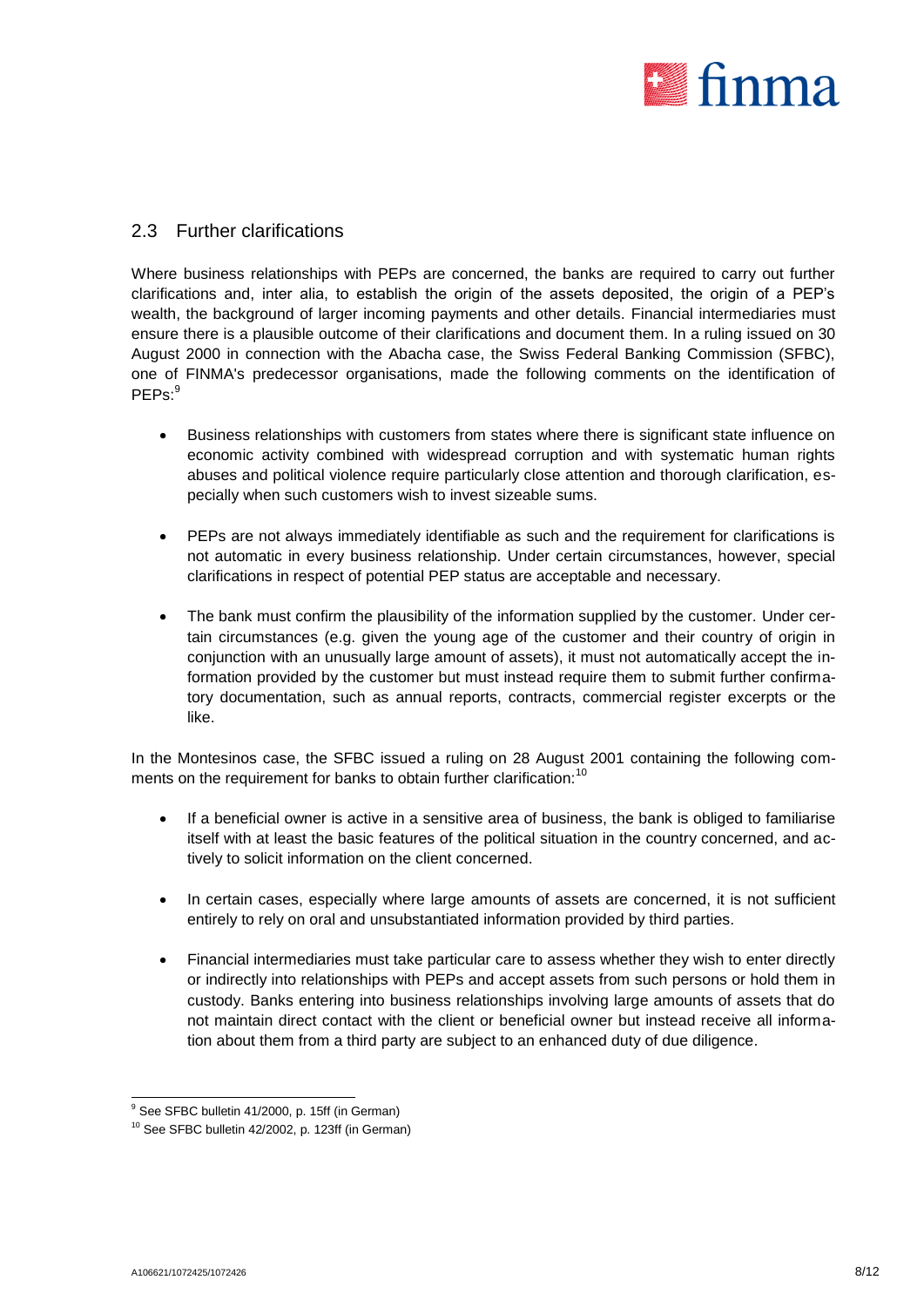

In certain cases, the clarification requirements set out above were not complied with in full. Clarifications were almost always carried out, but in some cases not in the necessary depth. In some instances, clarifications were carried out solely with a view to the bank"s own reputation, with little consideration being given to the risk of money laundering. Clarifications must be appropriate to the purpose.

| Best practice – exemplary approach                                                                                                                                                                                                                                                                                                                                                                                                                | Poor practice - unsatisfactory approach                                                                                                                                                                                                                                                             |  |  |
|---------------------------------------------------------------------------------------------------------------------------------------------------------------------------------------------------------------------------------------------------------------------------------------------------------------------------------------------------------------------------------------------------------------------------------------------------|-----------------------------------------------------------------------------------------------------------------------------------------------------------------------------------------------------------------------------------------------------------------------------------------------------|--|--|
| Commissioning a specialised outside firm to<br>compile a comprehensive dossier on the<br><b>PEP</b><br>Obtaining confirmatory documentation from<br>$\bullet$<br>the client<br>Terminating the business relationship with a<br>paper trail and, where appropriate, exercising<br>the right to file a report if there are no con-<br>crete indications of money laundering but the<br>origin of the assets cannot be satisfactorily<br>established | Accepting the information supplied by the<br>$\bullet$<br>client without further ado<br>No direct contact with the client<br>٠<br>Risk monitoring geared solely to the bank's<br>٠<br>reputation (e.g. following political develop-<br>ments) with little regard to the risk of money<br>laundering |  |  |

#### <span id="page-8-0"></span>2.4 Communication

Financial intermediaries are obliged to inform the MROS if they have reasonable grounds to suspect criminal activity. They also have the right to file a report on the basis of a simple suspicion. Such reports are separate from those under freezing orders.

During the FINMA investigations it emerged that one bank had failed to identify the listed person after a freezing order had been issued and did not report the matter to the FDFA"s Directorate of International Law until instructed to do so by FINMA. It was however established that the client held an identification document bearing a name which, probably because of its transcription into the Latin alphabet, is different from the name listed in the appendix to the corresponding FDFA order.

#### <span id="page-8-1"></span>2.5 Overall assessment

Business relationships with PEPs are not prohibited, but the law requires the banks to treat such relationships with greater care. Overall, the positive finding is that the majority of banks are well aware of their AMLA obligations in connection with PEPs and implement them efficiently, albeit in a few instances with less than the required intensity.

It is also clear that there are no qualitative differences in the ways that large and small banks handle PEPs. Shortcomings were identified in a small number of cases, and FINMA will be taking appropriate follow-up action to deal with them.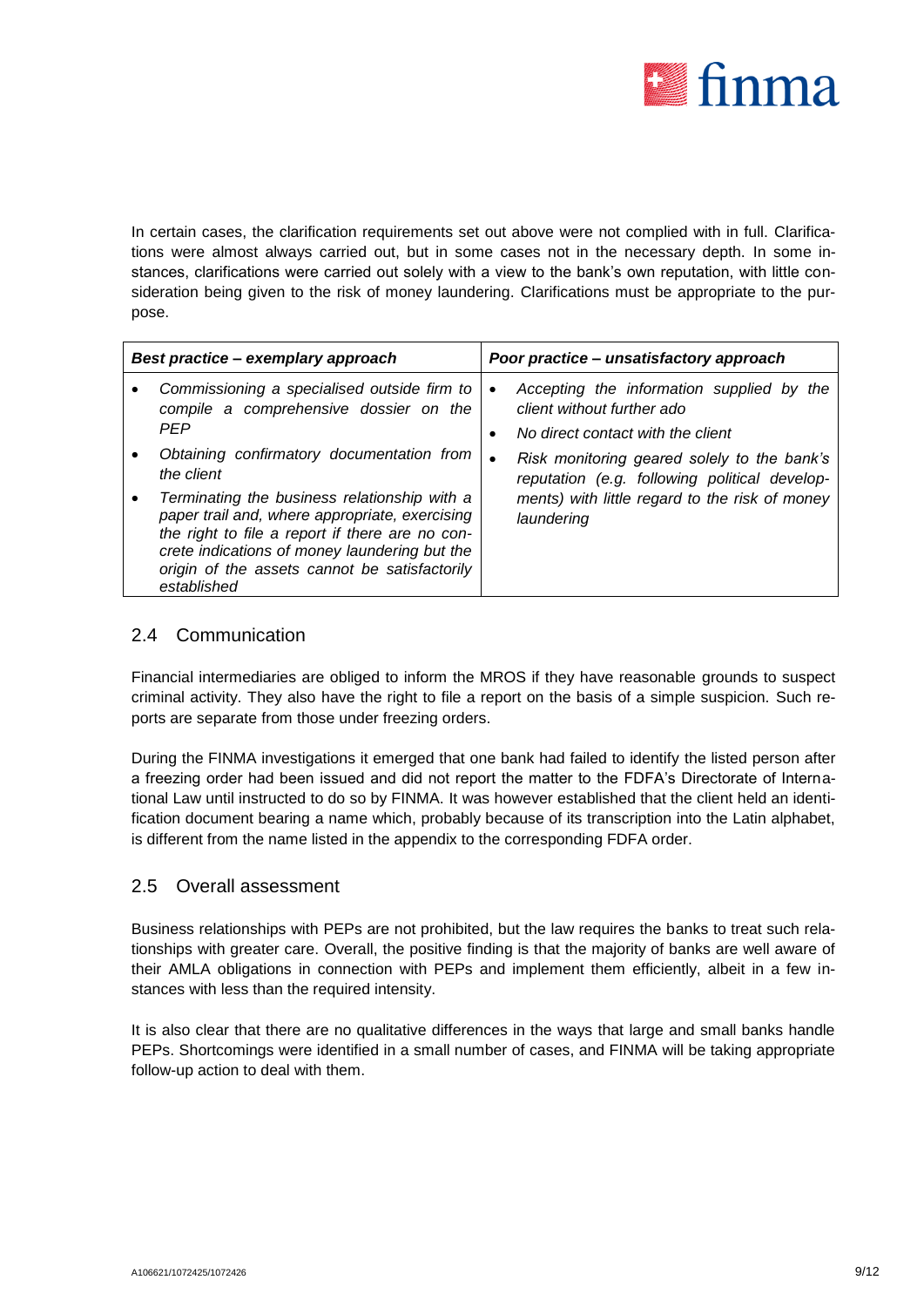

## <span id="page-9-0"></span>**3 FINMA measures**

For the banks investigated by FINMA that were found to be wholly satisfactory in terms of compliance with their AMLA obligations relating to the PEP relationships examined, the investigations are now at an end.

At the banks where minor shortcomings were identified, FINMA is monitoring the implementation of the measures initiated by those banks to remedy them. FINMA is also stepping up the intensity of its general money laundering supervision at those banks.

FINMA has intervened by way of administrative proceedings against four banks where more serious lapses are suspected.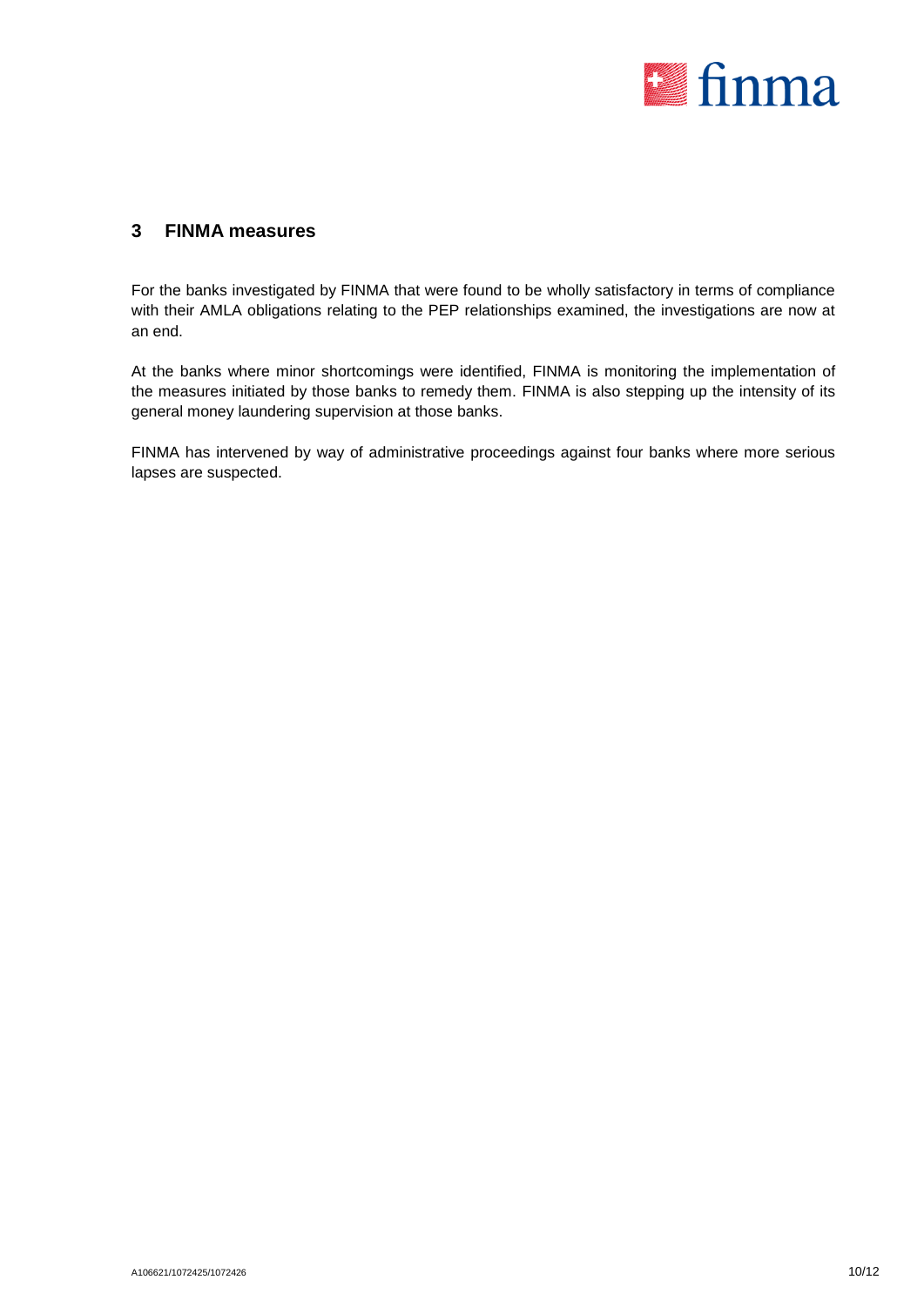

## <span id="page-10-0"></span>**4 Case studies**

## <span id="page-10-1"></span>4.1 Examples of good practice in handling PEP relationships

#### <span id="page-10-2"></span>**4.1.1 Case A: Commissioning an outside company**

When opening an account, a bank"s compliance unit engages an external consultancy firm to supply additional, comprehensive information on the PEP by investigating in more detail the PEP"s business activities and the origin of the assets. The consultancy firm draws up an extensive report containing a summary of its key findings, several extracts from private electronic databases, various detailed press articles and official information on the companies held by the PEP. This is distributed to all the responsible decision-makers within the bank. The committee within the bank that is responsible for decisions on initiating and maintaining PEP relationships now has all the relevant information it needs to assess the situation expertly and to express an opinion on the business relationship.

#### <span id="page-10-3"></span>**4.1.2 Case B: Involving management at the most senior level**

A relationship is initially treated not as a PEP relationship but as one involving higher risk. When reports on the PEP appear in the press, the bank conducts a review and classifies the client as a PEP. The bank involves a number of bodies: the PEP unit carries out the clarifications, which are reviewed and approved by the bank"s compliance unit. PEP applications are drawn up which are approved by the client advisor and their line manager, the due diligence unit, the senior person responsible for the business area, the PEP unit and the senior person responsible at regional level, who is also a member of the bank's most senior executive body. Thereafter, annual PEP assessment meetings are held, which are attended by the bank"s CEO.

#### <span id="page-10-4"></span>**4.1.3 Case C: Detailed background information on the PEP dossier**

The PEP is a businessman from a wealthy family. The bank"s PEP dossier contains all the necessary identification documents and internal background memos as well as extracts from several different private electronic databases on the PEP, copies of Internet research and background information on the companies, plus copies of all contracts that the companies have signed which are relevant to the business relationship.